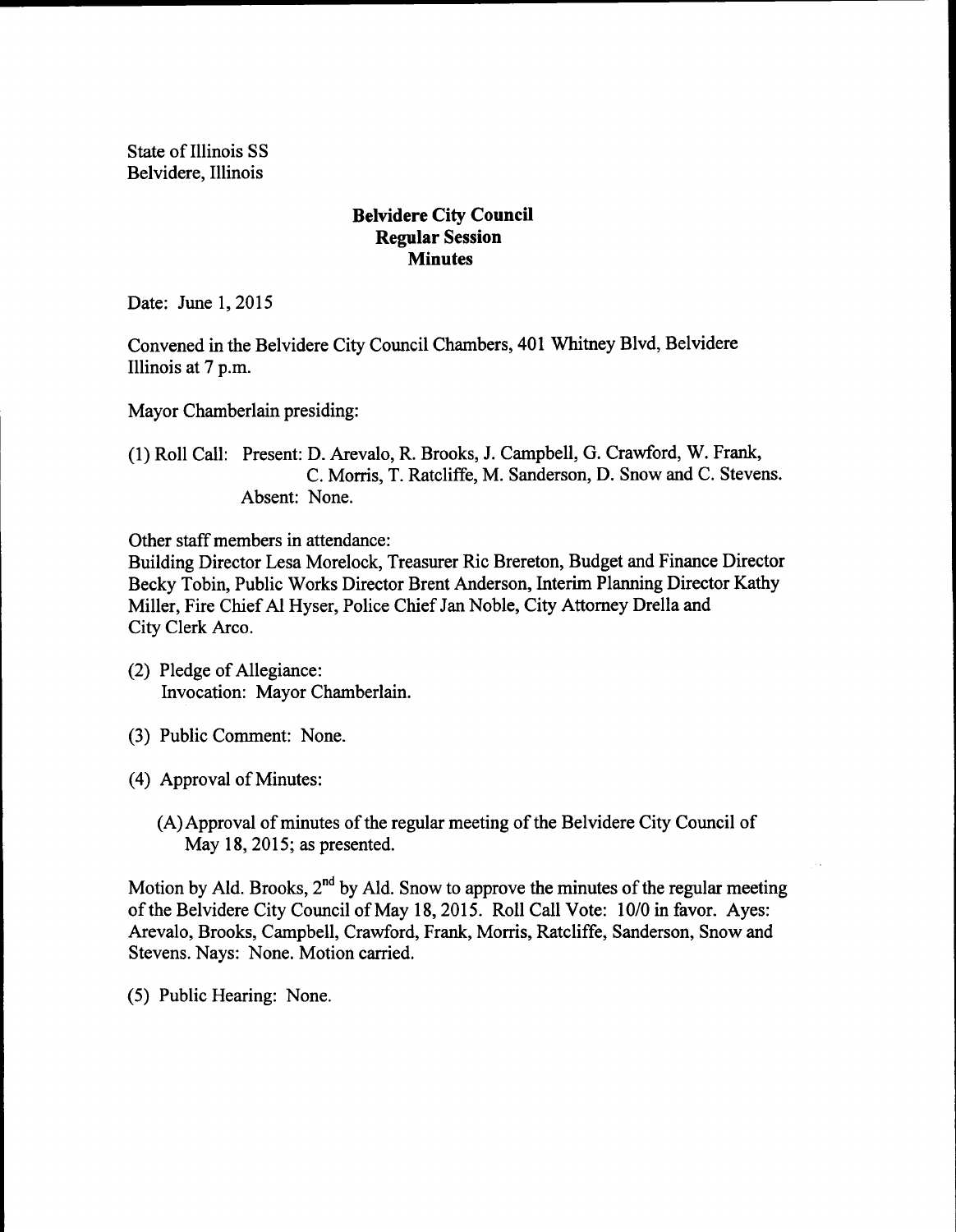Belvidere City Council June 1, 2015 2

- 6) Special Messages and Proclamations: None.
- (7) Approval of Expenditures: None.
- 8) Committee Reports & Minutes of City Officers:
	- A) Belvidere Police Department Overtime Report of May 12, 2015 through May 25, 2015.
	- B) Belvidere Fire Department Overtime Report of May 13, 2015 through May 26, 2015.
	- (C) Minutes of Historic Preservation Commission of April 28, 2015.

Let the record show these reports and minutes were read and placed on file.

(D) Minutes of Committee of the Whole - Public Safety and Finance and Personnel of May 26, 2015.

Motion by Ald. Crawford,  $2<sup>nd</sup>$  by Ald. Arevalo to approve the minutes of Committee of the Whole - Public Safety and Finance and Personnel of May 26, 2015. Roll Call Vote: 9/0 in favor. Ayes: Brooks, Campbell, Crawford, Frank, Ratcliffe, Sanderson, Snow, Stevens and Arevalo. Nays: None. Abstain: Morris. Motion carried.

- 9) Unfinished Business:
	- A) Ord.  $\#252H 2^{nd}$  Reading: An Ordinance Repealing Chapter 50 Floods of the City of Belvidere Municipal Code.

Motion by Ald. Sanderson, 2<sup>nd</sup> by Ald. Ratcliffe to pass Ord. #252H. Roll Call Vote: 10/0 in favor. Ayes: Campbell, Crawford, Frank, Morris, Ratcliffe, Sanderson, Snow, Stevens, Arevalo and Brooks. Nays: None. Motion carried.

B) Ord. #254H – 2<sup>nd</sup> Reading: An Ordinance Granting a Special Use for Indoor Commercial Entertainment within the PB, Planned Business District 892- 900 Belvidere Road).

Motion by Ald. Crawford, 2<sup>nd</sup> by Ald. Ratcliffe to table Ord. #254H. Aye voice vote carried. Motion carried.

C) Ord.  $\#255H - 2^{nd}$  Reading: An Ordinance Amending Chapter 150, Zoning Ordinance of the Municipal Code Discontinuance of a Nonconforming Use.

Motion by Ald. Arevalo,  $2^{nd}$  by Ald. Snow to pass Ord. #255H. Roll Call Vote: 10/0 in favor. Ayes: Crawford, Frank, Morris, Ratcliffe, Sanderson, Snow, Stevens, Arevalo, Brooks and Campbell. Nays: None. Motion carried.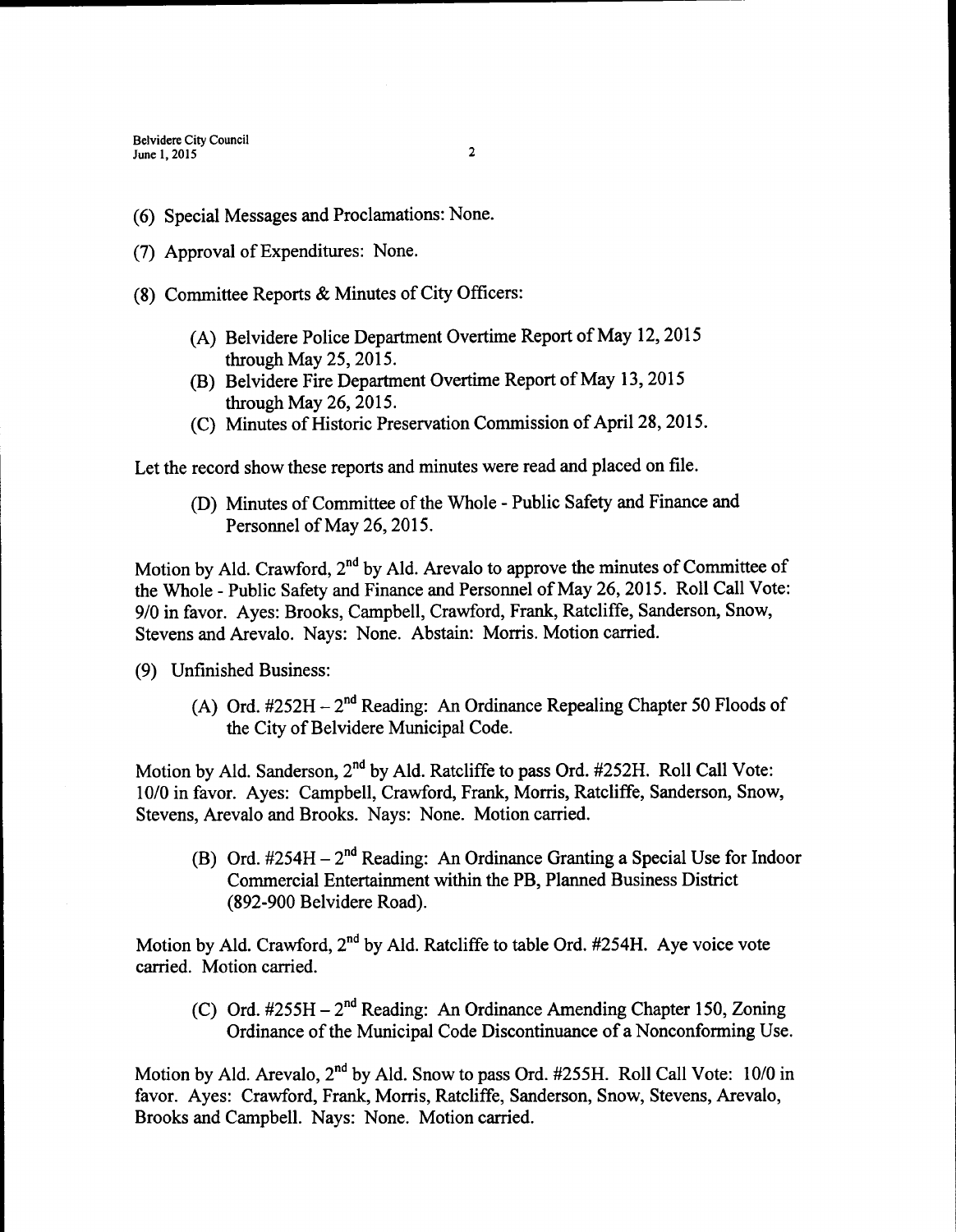D) Ord. #256H - 2<sup>nd</sup> Reading: An Ordinance Granting a Special Use to Continue to Nonconforming Use to Allow Outdoor Display within the NB, Neighborhood Business District( 415 Logan Avenue).

Motion by Ald. Crawford, 2<sup>nd</sup> by Ald. Brooks to pass Ord. #256H. Roll Call Vote: 9/1 in favor. Ayes: Frank, Ratcliffe, Sanderson, Snow, Stevens, Arevalo, Brooks, Campbell and Crawford. Nays: Morris. Motion carried.

10) New Business:

- (A) Ord.  $#253H 1$ <sup>st</sup> Reading: An Ordinance Revising Ordinance  $#212H$ , the 2014-2015 Budget Ordinance for the City of Belvidere, Illinois.
- (B) Ord.  $#258H 1^{st}$  Reading: An Ordinance Authorizing the Sale of Certain Personal Property (Police Vehicles).

Let the record show Ordinances #253H and #258H were placed on file for first reading.

Motions forwarded from Committee of the Whole Public Safety and Finance and Personnel.

- $(A)$  Motion to accept check #16621 in the amount of \$5,000 for additional patrol of Conservation District areas during June, July and August 2015. Roll Call Vote: 10/0 in favor. Ayes: Morris, Ratcliffe, Sanderson, Snow, Stevens, Arevalo, Brooks, Campbell, Crawford and Frank. Nays: None. Motion carried.
- B) Motion to approve the Independent Contractor Agreement for Electrical Inspection Services through April 30, 2016. Roll Call Vote: 10/0 in favor. Ayes: Ratcliffe, Sanderson, Snow, Stevens, Arevalo, Brooks, Campbell, Crawford, Frank and Morris. Nays: None. Motion carried.
- C) Motion to approve the Independent Contractor Agreement for Plumbing Services through April 30. 2016. Roll Call Vote: 8/2 in favor. Ayes: Sanderson, Snow, Arevalo, Brooks, Campbell, Crawford, Frank and Ratcliffe. Nays: Stevens and Morris. Motion carried.
- (D) Motion to approve the completion/signature of the grand agreement with the Illinois Historic Preservation Agency to begin the Phase II project. Roll Call Vote: 10/0 in favor. Ayes: Snow, Stevens, Arevalo, Brooks, Campbell, Crawford, Frank, Morris, Ratcliffe and Sanderson. Nays: None. Motion carried.